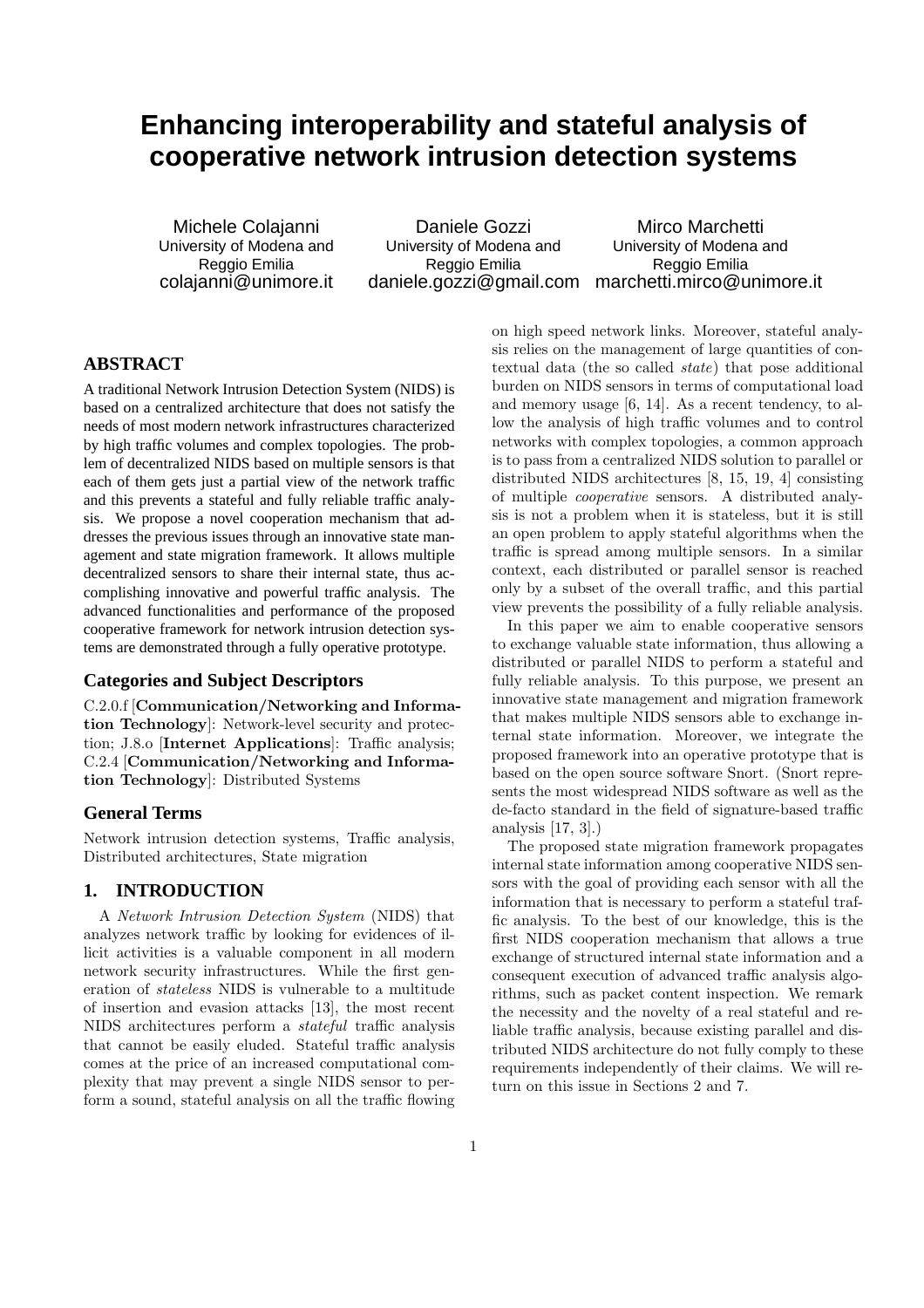The rest of this paper is organized as follows. Section 2 reviews the concept of internal state for each of the three main schemes employed in traffic analysis. Section 3 evidences the most relevant issues and requirements that are related to state migration, and contains a detailed design of the proposed state migration framework. Section 4 describes the internal modifications to enable state migration in the Snort software, thus obtaining a fully operative NIDS prototype. Section 5 demonstrates the efficacy and functional validity of the proposed framework. Section 6 presents several experimental results that measure the performance of the prototype implementation. Section 7 compares our work with other results in the field of distributed and parallel NIDS cooperation. Finally, Section 8 summarizes main results and outlines future work.

# **2. STATEFUL ANALYSIS**

We classify the network traffic analysis procedures that can be carried out by existing NIDS systems in three major sets:

- Statistical anomaly analysis. This type of analysis is based on the computation of several statistical metrics on large packet sets. Intrusions are detected when the measured statistics diverge from the traffic model that is considered normal and benign.
- Signature pattern matching. This method is the most common detection system that is employed to detect known attack patterns by inspecting the packet payloads. A stateful NIDS that is based on signature pattern matching comes with a custom language used for signature definition. It looks for known attack signatures in analyzed network packets, where a signature is represented by a sequence of bytes that characterize one or more intrusions.
- Protocol anomaly detection. The idea is that it is possible to identify anomalies in a data stream behavior by describing all protocol details through a Finite State Machine. A stateful inspection of that protocol may reveal attempts to divert from the legitimate usage patterns, that are interpreted as attempted attacks.

The internal state of a NIDS is a representation of the network traffic features that are relevant to the specific detection algorithms. Statistical anomaly analysis and protocol anomaly detection algorithms intrinsically rely on information stored during previous detection activities. Indeed, both the value of an aggregated, statistical feature and the current state in a protocol FSM include information related to the traffic analyzed in the past. On the other hand, it is possible to perform a stateless

Table 1: State information classification  $\sqrt{\frac{\text{Tvne of analysis}}{\text{State}}}\$ 

| 1,100,01,010,010           | Deave gava prome                           |
|----------------------------|--------------------------------------------|
| <i>Statistical anomaly</i> | Aggregated statistical information related |
| analysis                   | to all the network traffic that has been   |
|                            | previously collected on the monitored net- |
|                            | work segment.                              |
| Signature<br>pattern       | Reordered and reassembled information      |
| matching                   | streams built from previously collected    |
|                            | network packets. A separate data stream    |
|                            | should be stored for each currently active |
|                            | connection.                                |
| Protocol<br>anomaly        | Protocol FSM state for all active connec-  |
| detection                  | tions.                                     |

signature pattern matching by analyzing each packet on its own, without any information related to previous network activities. The problem is that stateless signature pattern matching can be easily evaded through well known techniques, such as the fragmentation of the attack signature in different network packets [13].

To effectively combat evasion techniques, all modern pattern matching NIDS sensors aim to perform a stateful traffic analysis. This requires that all received packets are temporarily stored, reordered and reassembled. Stream reassembly allows a NIDS sensor to inspect a complete and ordered information stream, in which all the possible attack signatures can be easily detected.

From the above analysis, it emerges that all the intrusion detection approaches rely on some sort of internal state information that reflects the current state of the network traffic. However, different detection algorithms adopt different logical abstractions for the generation of heterogeneous state information. Table 1 summarizes the internal state representation for each of the three methods.

The generation and maintenance of a complete internal state is commonly carried out by traditional centralized NIDS where one sensor analyzes all the network traffic flowing through a monitored link. However, when the analyzed traffic is processed by multiple sensors operating on the same link (*parallel NIDS*) or on different links (distributed NIDS), the global network state is fragmented because each sensor has only a limited view of the global state. In these contexts, it is impossible to detect attacks that are perpetrated through traffic portions analyzed by different sensors. Our proposal addresses this issue through a novel sensor cooperation mechanism that supports migration of relevant state information from one sensor to another. Such framework enhances detection accuracy and allows us to deploy NIDS sensors among any kind of network topology.

#### **3. STATE MIGRATION**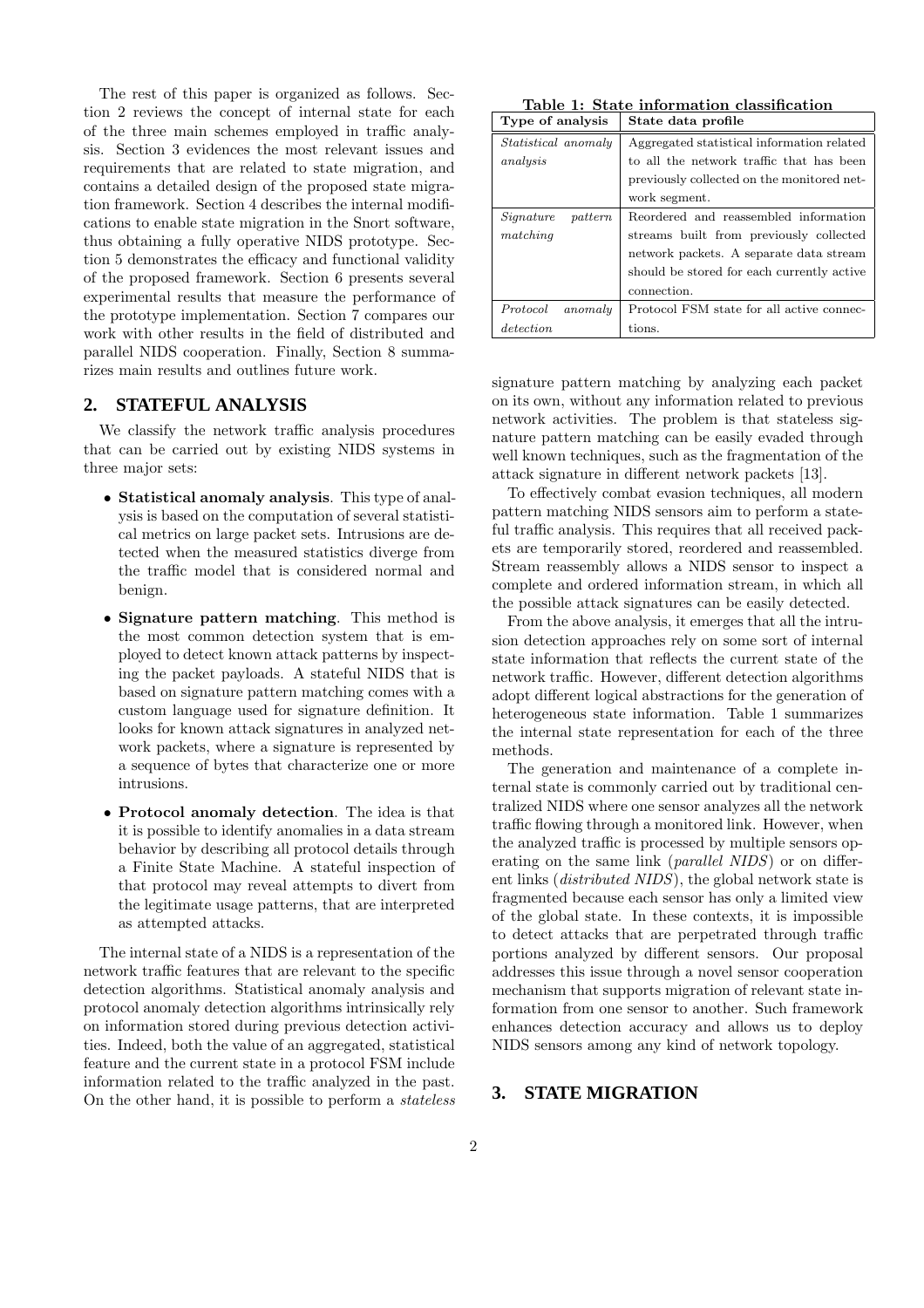# **3.1 Main requirements**

The aim of the proposed framework is to enable cooperative sensors to exchange valuable state information, thus enabling a distributed and/or parallel NIDS to detect illicit activities that would not be discovered otherwise. This scenario poses several new challenges, that we addressed through the careful design choices outlined below.

- It is important for NIDS sensors to perform traffic analysis in real-time, hence the impact of state migration operation on the sensors has to be as low as possible. Packet losses due to state migration overhead are not acceptable.
- Both state import and export operations have to keep consistent the internal state of sensors involved in cooperation. These operations should not alter the analysis reliability and cause residual dependencies on imported state information.
- State migration has to be robust to transmission delays. Moreover, it must be possible to perform state migration even out of order with respect to the contextual network traffic.
- The framework should be easily adaptable to various applications, hence it must provide state migration mechanisms without imposing limitations about state management, dispatching policies and initiation schemes.
- To achieve high performance and adaptability, it should be possible to export and import only partial state information (e.g., all the information related to a particular host or transport level connection).
- It should be easy to extend the communication protocol for the transmission of external state representations, even with the goal of allowing the migration of new state information among heterogeneous network components.

A similar architecture can address scalability issues related to the analysis of large amounts of traffic flowing through high capacity networks and to the inspection of packets flowing through complex network topologies consisting of multiple segments.

In network-related contexts, state migration has been successfully employed to realize level 4 [5] and level 7 [1] front-end switches for Web clusters [2]. In this case, the transmitted state information consists of a description of a TCP connection current state. TCP state migration is usually carried out through a custom migration protocol, that usually requires the exchange of one network packet, and where migration activities are initiated by the Web switch. The NIDS state migration

proposed in this paper is by far more complex than a TCP connection migration. The proposal in some sense is more similar to process migration [10] schemes that have been extensively analyzed in distributed (operating) systems and mobile agents [11].

Another proposal for NIDS sensor cooperation [16] represents a preliminary and partial solution that is related to a specific NIDS software (see Section 7 for further details).

#### **3.2 NIDS state migration framework**

A typical NIDS [12] consists of three main compo $nents<sup>1</sup>$ :

- A packet input layer feeds the NIDS sensors with the data to be analyzed. Following the CIDF architecture, we denote this layer as the Event generator or E-box.
- One or multiple detection engines perform the network traffic analysis (this component corresponds to the CIDF Event analyzer or A-box).
- An output layer handles alerting, logging and packet dumping (that is, the CIDF Event database or Dbox).

Cooperation at the packet input layer is impossible, because input data depend on network setup and its contents are independent variables. On the other hand, cooperation at the output layer is a well established practice, with many products allowing alert aggregation and correlation (e.g., Prelude).

However, NIDS cooperation becomes a real challenge at the detection layer, especially when real-time intrusion analysis is necessary. Transferring state data between stateful detection engines permits a great improvement of the analysis accuracy. In particular, this kind of cooperation allows a detection engine to discover an intrusion by importing external state data that are generated by other detection engines, thus detecting activities that could not be discovered otherwise.

The proposed state migration framework consists of three main components that are shown in Figure 1:

- The network communication layer transfers state data through the network.
- The state migration management layer interprets cooperative sensors communications.
- The detection engines layer feeds each engine with imported data and extracts states.

<sup>1</sup>We omit the fourth component of the CIDF specification, Response units ("R-boxes"), because intrusion detection does not necessary imply a reaction to hostile activities. Rboxes are supposed to kill processes, reset connections, alter file permissions, etc.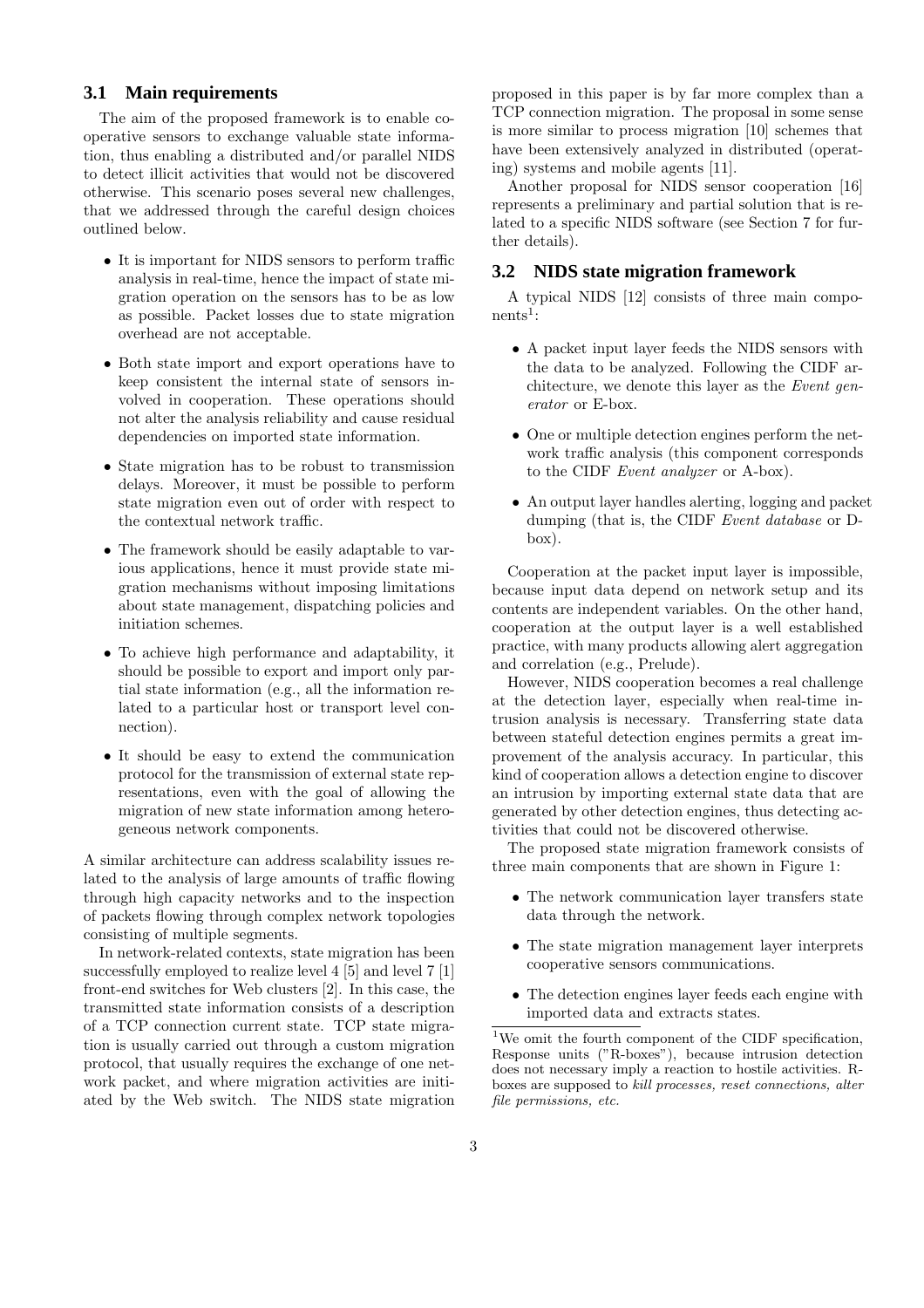The network communication layer of the cooperative sensors acts as a Remote Procedure Call (RPC) server that listens for remote procedure calls. Cooperative sensors or heterogeneous external elements, such as intermediate components for state migration management, interact easily with the state migration enabled NIDS sensors by calling state import or export remote procedures. This design choice has several advantages:

- NIDS sensors are not required to be aware of the cooperative sensors logic and of the message distribution policy.
- Each NIDS is always ready to perform required import and export operations at run-time, without any need for ad-hoc configurations.
- State export and import are implemented as a oneto-one communication, hence the computational overhead related to a state exchange operation is independent of the number of cooperative sensors.
- Values returned by remote procedures allow the caller to handle possible import and export errors.

The proposed framework does not pose any limitation on the deployment of the cooperative elements. However, performance and security issues suggest to rely on a dedicated network for sensors management, rather than transmitting internal states and other control information through the same link of the monitored traffic.

The state migration management layer handles the state import and export requests received by the network communication layer and interacts with the detection engine interfaces.

To ensure maximum flexibility, the state migration framework should allow the transfer of only parts of a detection engine state data. To this purpose, we must characterize the network traffic part which is mapped in a certain block of the state data structure. Our choice is to follow the same criteria that are adopted by the detection engine. Detection performed on protocols belonging to the OSI layer 3 (network level) are discriminated on the basis of the network addresses. Layer



Figure 1: NIDS state migration framework

4 (transport level) and higher layer detections are discriminated on the basis of transport level streams that are identified by transport level protocols, source network address, source port, destination network address and destination port. As the transport level identifiers are a superset of those needed by the network level, they can be easily integrated into a single structure type.

To guarantee adequate performance to the detection mechanism, the state migration management layer should be decoupled from the detection engines layer. However, it is essential to use a synchronization construct to lock the detection engines internal state representation, thus allowing to perform state import and export operation on a consistent internal state. Concurrent detection may be slowed because of the state locking, hence the locking duration has to be sufficiently short to prevent network packets loss. Experimental results, described in Section 6 demonstrate that this constraint can be easily satisfied by our reference implementation.

Our framework provides cooperative sensors with all the mechanisms required for state exchange. Moreover, to ensure the highest flexibility, the sensor mechanisms are completely decoupled from the state migration policies that depend on the specific deployment scheme.

To describe by example how state information can be exchanged among cooperative NIDS sensors, we refer to a realistic deployment scheme that is composed by three sub-networks as in Figure 2. Following the typical distributed intrusion detection approach, we deploy a NIDS sensor in each of the sub-networks. Moreover, a centralized element called coordinator is used to manage and control state migration activities.

A complete state migration transaction is performed in two logical steps: state export and state import. In the state export phase, the coordinator sends to one of the cooperative sensors a request for the generation of the external state representation that is related, for example, to a particular host. The sensor finds all the relevant information in its internal state and generates a reply to the coordinator containing an external representation of the requested state information. The state import phase starts when the coordinator sends to a cooperative sensor a set of external state representations (previously generated by other sensors) that should be imported. The destination NIDS sensor merges the external state representation with its internal state information, thus increasing its ability to detect illicit network activities.

Although the scheme shown in Figure 2 refers to a distributed NIDS architecture, we recall that the proposed framework is highly modular and adaptable to heterogeneous applications and implementations. For example, the same framework can be utilized to create a parallel NIDS architecture, where load balancing adjustments of network traffic are followed by the transfer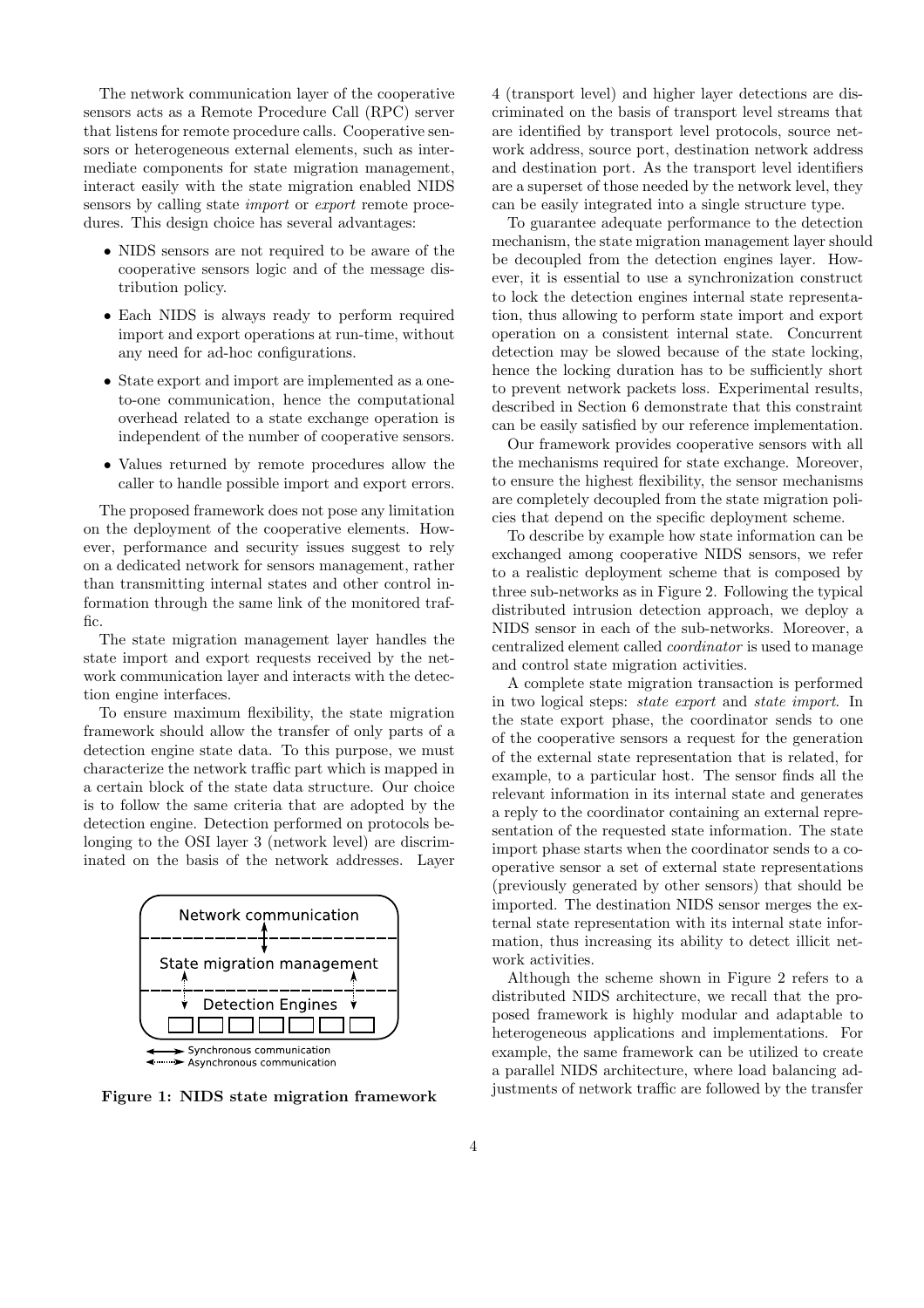of detection state data [4]. In this parallel context, the coordinator element can be easily embedded in the parallel NIDS load balancer.

Another example may refer to the case of wireless mobile networks, where state migration can be effectively used to force an intrusion detection state to follow a mobile user. In this context, state migration has to be performed whenever the mobile host changes its access point, as a part of the handover procedure.

Purely distributed deployment schemes without a central coordination element can also be created by embedding a coordinator in every cooperative NIDS sensor. A similar scheme would provide each sensor with an effective way to retrieve the state information deemed as necessary by the analysis logic. As an example, a sensor that receives only part of a connection could ask for other relevant state information to cooperative sensors before analyzing an incomplete stream.

Finally, state migration can be effectively used to transfer all the state information from one sensor to a new sensor that has just been installed on the same link. This possibility enables the substitution of NIDS sensors without interruptions in stateful traffic analysis. The details of the proposed architectures are described in the next section.



Figure 2: Example deployment scheme

# **4. STATE MIGRATION ARCHITECTURE**

To demonstrate the viability of our proposal, we realize a fully operative implementation of the described state migration framework. To this purpose, we extend the source code of the open source NIDS Snort. We chose this particular software for several reasons: it is widely adopted (almost a de facto standard), hence the proposed framework can be used in real world environments; Snort allows us to measure the performance in a well known environment where inner working, performance and computational requirements have been extensively analyzed [17, 3]; Snort employs pattern matching analysis and may require the exchange of possibly complex state information (nothing similar has been achieved by other cooperation architectures). While the described implementation is tailored to a specific software, we remark the general applicability of the proposed framework.

Snort architecture is split across several layers: data flows from the capture interface through the decoding and pre-processing stage; then, they are analyzed by the detection engine and, when necessary, the output layer emits alerts.

Each layer consists of many plugins. Most plugins perform stateful analysis for a specific protocol, hence their state information may be shared with analogous plugins to achieve the cooperation benefits. Each detection engine utilizes a state data type whose contents depend on its analysis policy.

The core detection engine consists of an optimized pattern matcher which applies the rules described in a set of configuration files. While pattern matching is hardly stateful, most of the Snort pre-processors perform the stateful analysis of a specific protocol.

The design of a state migration framework in Snort can take advantage of its modular architecture. We require each pre-processing plugin to be able to export its own state data and import external state data. In our reference implementation, we implemented the necessary state migration capabilities into the stream4 pre-processor because it has a general purpose and its operations influence heavily the rule-based detection. Indeed, stream4 is used to generate an ordered data stream out of disordered, fragmented and overlapping network packets belonging to the same level 4 connection, thus enabling stateful pattern matching of TCP connections and UDP streams.

We remark that our framework is specifically designed for real-time traffic analysis, hence one of the main design issues is to avoid interferences among the network traffic analysis and the state import and export operations. For example, it is not possible to block the analysis of network packets for all the time required to perform a complete network communication among cooperative sensors. This issue has been effectively addressed through a multithread design, that allows state import and export operations and traffic analysis to run concurrently.

The network communication framework has been implemented through XML-RPC [18] by means of the XMLRPC-C library. Snort pre-processor state data can be easily represented in XML, because it resides in C language structures.

Exchanging semi-structured data is useful for the communication of NIDS sensors which employ different detection models, because we do not impose a strict format for the state representation (data representation may be extended). Binary XML would be preferable as an exchange format because of its space efficiency, but it is not as standardized as XML yet.

Since XML-RPC uses HTTP as its transfer protocol, the communication follows the client/server model. In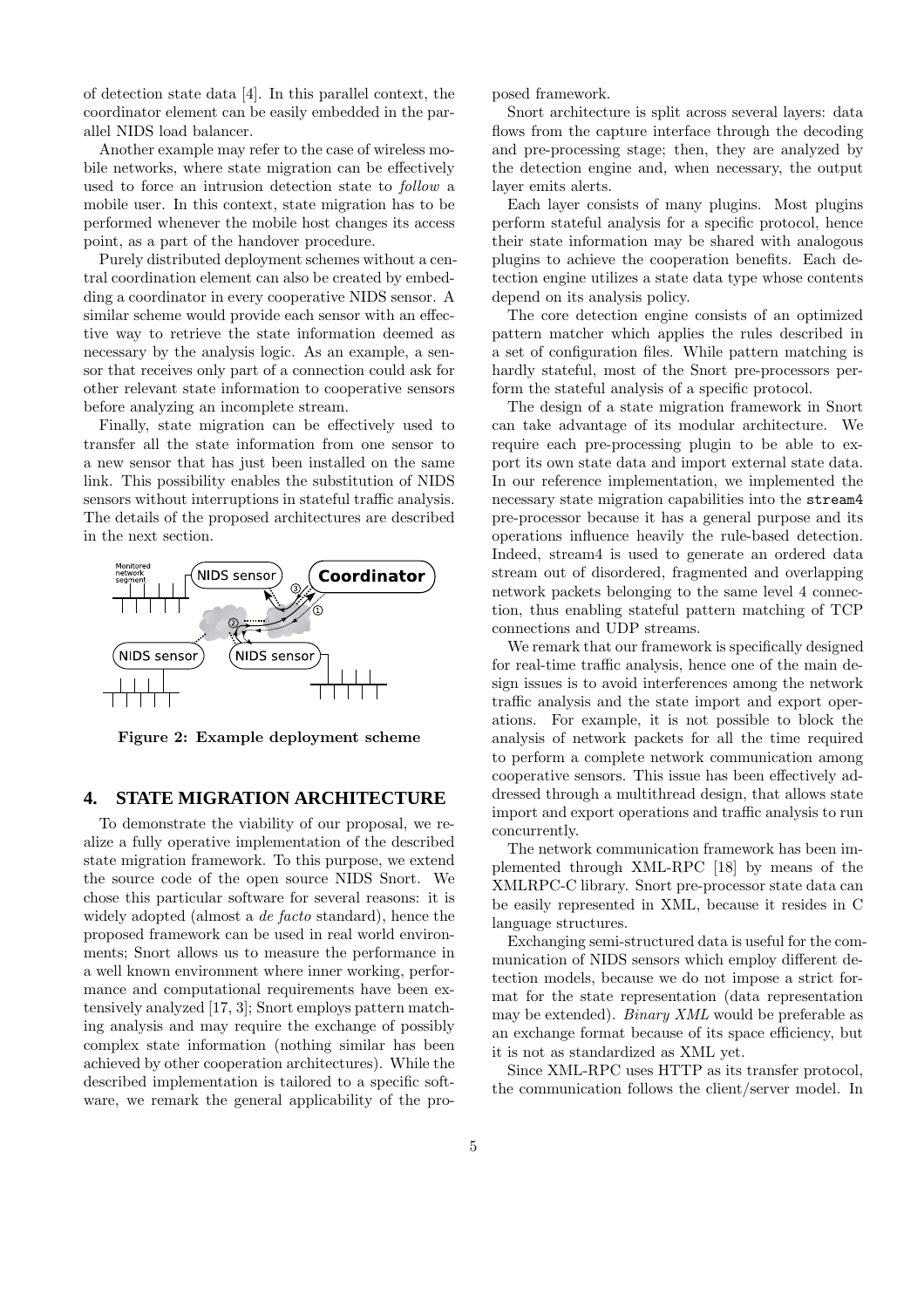

Figure 3: State representation in different framework layers during migration.

the proposed model, all Snort instances have the server role and wait for incoming RPC calls. Communication starts when a client calls one of the two available methods: state.export or state.import.

The export method takes a list of traffic identifiers as its arguments. The method output contains an array of structures, each one consisting of a label that identifies a specific pre-processor and an opaque data structure that is created by the pre-processor using the traffic identifiers as its input (see Figure 3). Thanks to this modular approach, a NIDS can implement state migration gradually, by enabling one engine at a time to export its data. Pre-processors only need to handle the data blocks that are specifically requested from them or headed to them, while the migration framework provides XML wrapping and routing. The import method takes as its input an array of structures that are analogous to those produced by the export method. The migration-enabled Snort will feed each data structure to the matching pre-processor.



Figure 4: Thread interaction during different migration phases.

Figure 4 outlines the main steps that a NIDS sensor has to perform to export a state representation:

- 1. The state export process begins when the XML-RPC server receives a call to the export procedure. The XML-RPC server is implemented as a concurrent thread that runs in parallel along with the normal sensor operations, without blocking or delaying traffic analysis.
- 2. A handler thread is generated to handle each state export request, thus allowing the server to receive other export or import requests. The handler thread decodes the export request, and tries to obtain a lock on the sensor internal state information. A lock is necessary to ensure that the state information to be exported is consistent.
- 3. When the sensor is not performing packet analysis (that is, between the analysis of two packets), the main thread releases the lock, allowing the handler thread to analyze the internal state maintained by the Snort pre-processors and to look up the required state information.
- 4. When all the required state information has been found, the handler thread releases the lock over the internal state information and allows the main thread to resume the normal traffic analysis. After that, the handler thread prepares a well formed external state representation.
- 5. The external state representation is sent to the remote caller, thus completing the state export process.

The state import process is analogous to the export process with the main difference that during phase 3 (in which the handler thread holds the lock on the internal state representation) each pre-processor merges the imported state information with the current internal state.

# **5. VALIDATION**

The first set of experiments aims to demonstrate the functional validity of the proposed state migration framework. In particular, we demonstrate the ability of the prototype to detect an attack as a result of cooperative analysis based on state migration. We remark that state migration capabilities allow a set of cooperative sensors to properly recognize complex attacks, with payloads fragmented in multiple, disordered segments.

The test involves the detection of a fragmented attack that is sent to two different sensors, hence no centralized NIDS receives the whole network traffic generated by the intrusion. The attack is represented by two TCP segments containing the payload *aaaaaaaaaaaaaaaaaa* aaa (21 "a"s) that is sent to a destination port where a stream reassembly is performed.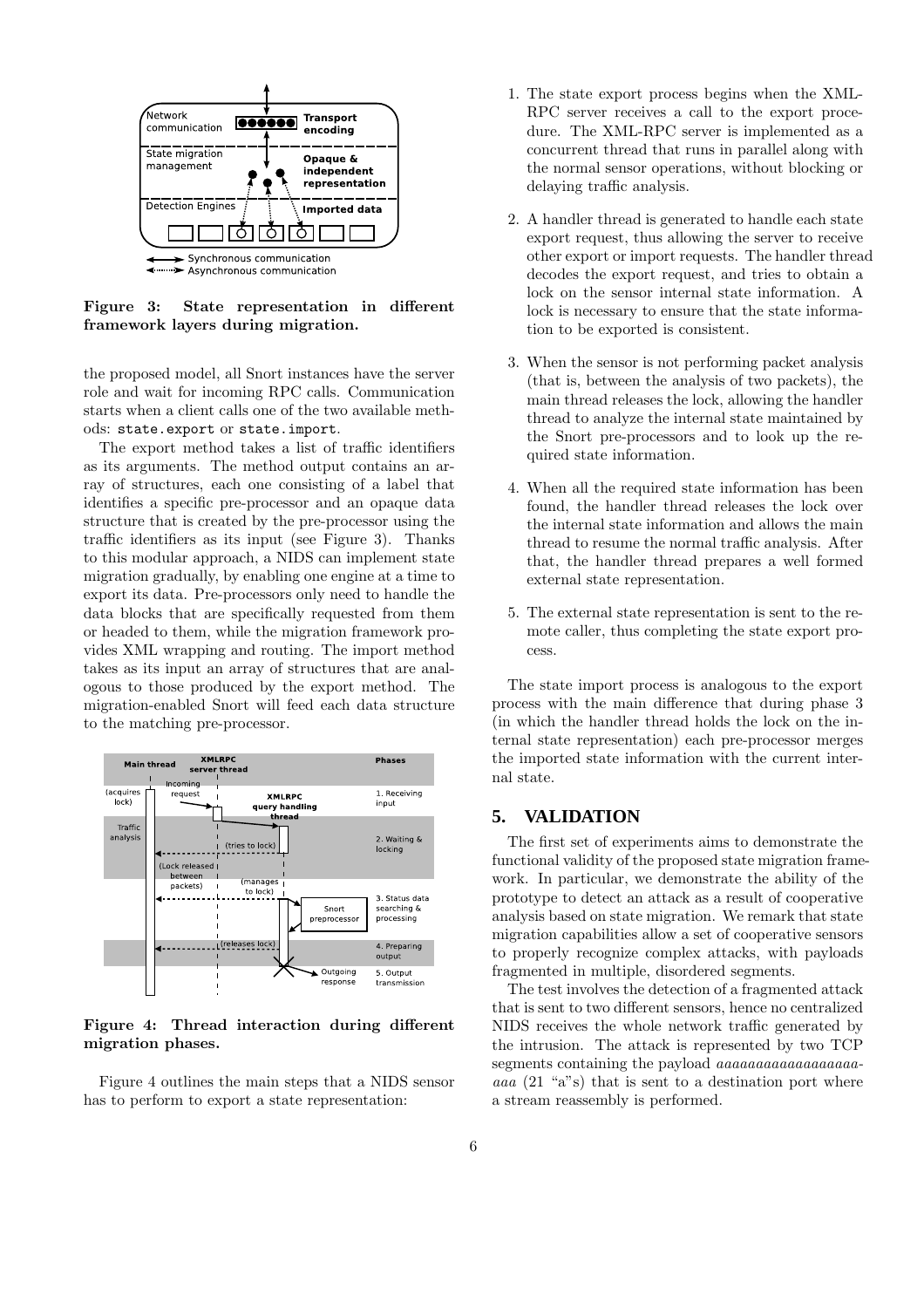A first part of the payload (including the three way handshake) is fed into a Snort sensor, while the second part of the attack (including the connection termination) is sent to a Snort instance running on a different machine. A similar scenario may occur when traffic is split over multiple links, when parallel NIDS architectures are adopted [15], and when handover procedures are carried out in wireless mobile networks.

We initially verify that one Snort sensor is unable to detect the attack if TCP stream reassembly is disabled, while the attack is correctly identified if TCP reassembly is enabled. This demonstrates that the fragmented attack is detectable only if the NIDS sensor is able to properly perform stateful analysis on the overall data stream.

Then, we split a dump of the attack traffic in two parts with the guarantee that the hostile payload is divided between the two parts. Snort alone is unable to identify the attack by inspecting the two parts separately.

To demonstrate the efficacy of the proposed framework for cooperation we use two instances of the modified version of Snort. The first part of the traffic dump (containing only the first part of the payload) is sent to the first sensor, then we export the internal state representation generated by the stream4 pre-processor and we import it in the second sensor. We send the second part of the traffic dump to the second sensor. The second sensor emits the expected alert after having received the last part of the attack, thus demonstrating the functional validity of the cooperation framework and of the state migration implementation.

In the previous experiment all the activities are carried out in their logical order: analysis of the first part of the attack, state migration and analysis of the last part of the attack. However, in a real scenario it is impossible to guarantee a similar event synchronization and consequent coordination among the cooperative NIDS sensors. To demonstrate that our framework does not require an external event synchronization, we carry out a similar experiment by simulating a disordered and more realistic state migration scenario. In this experiment, we send the first part of the attack to the first sensor, and the second part of the attack to the second sensor. After that, we migrate the state from the first sensor to the second sensor. Even in this case, the second instance of Snort emits the correct alert. The same result is obtained through a state migration from the second to the first sensor.

We can conclude that when a Snort sensor which inspects just half of the attack receives a representation of the other part through state migration, the attack is identified correctly. The order between the packet analysis from live capture and state import does not matter: an alert is correctly issued whichever of the

two events happens first. This result guarantees the robustness and the utmost flexibility of the state migration framework, which fulfills all requirements for a stateful intrusion detection even in systems consisting of distributed cooperative components.

#### **6. PERFORMANCE EVALUATION**

State migration is a complex process that requires several activities. However, a framework for NIDS cooperation should be suitable to real-time traffic analysis, hence it is important to evaluate the impact of the implemented state migration framework on the overall NIDS performance.

The first experiment aims to measure the third phase shown in Figure 4, during which the sensor cannot perform traffic analysis. The test machines are based on an Intel Core Duo 64bit CPU with a 2.40GHz clock frequency and 2GB of memory. The operating system uses the Linux kernel version 2.6.20 and libpcap version 0.8. During the test, we replay the IDEVAL [9] traffic dump to the NIDS sensor at different rates. We send to the XML-RPC server a request for the migration of the stream4 pre-processor internal state related to a single host and measure the duration of phase 3 for different values of the incoming traffic.

Experimental results are summarized in Figure 5. The X-axis shows the throughput of the input traffic analyzed by the sensor in Mb/s, while the Y-axis represents the duration of this phase in seconds. The points labeled with "Phase 3 duration" represent the duration of phase 3 measured for different traffic rates. From Figure 5 it is clear that the duration of phase 3 grows exponentially with respect to the analyzed throughput until 137 Mb/s (the exponential regression fits the measured data). For higher traffic volumes, the duration of this phase becomes independent of the analyzed traffic throughput. This result depends on the inner operations of the stream4 pre-processor, that uses a hash table to store reassembled network packets for each active connection. When it is necessary to find the state information for all the connections of one host, it is necessary to traverse all the stored information sequentially, hence the time grows as a function of the amount of stored states.

We measure also the number of trackers that are stored by the stream4 pre-processor (each tracker represents a network connection whose packets are stored and reassembled). The results are summarized in Figure 6, where the X-axis represents the analyzed traffic, and the Y-axis the number of trackers. It is noticeable that the number of trackers grows exponentially with respect to the analyzed throughput. Saturation is reached at 137 Mb/s, because the number of trackers reaches 8192, which corresponds to the limit of the default Snort configuration.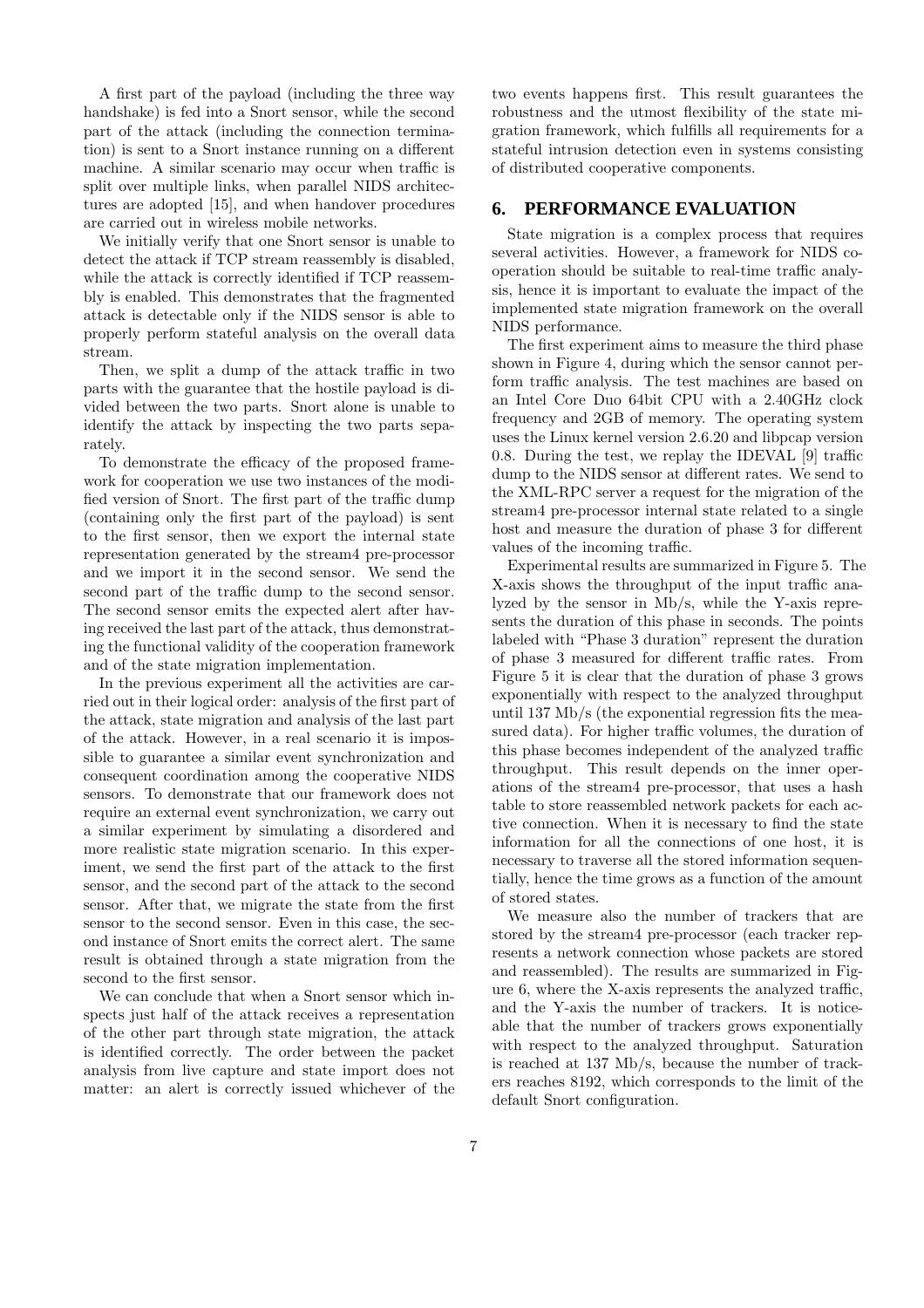In Figure 7 we show the duration of phase 3 as a function of the number of trackers. The X-axis denotes the number of trackers and the Y-axis the time taken to search for the state information. We can see that the time for the export operation scales linearly with the number of trackers until saturation occurs at 8192 stored trackers, as clearly shown by the linear regression.



Figure 5: Phase 3 duration as a function of the analyzed throughput.



Figure 6: Number of stream4 trackers as a function of the analyzed throughput.

Using the standard Snort configuration, that limits the number of stored trackers to 8192, the state export operation requires to lock the internal state (thus blocking the network traffic analysis) for at most 0.014 seconds, independently of the analyzed traffic throughput.

With an analyzed traffic throughput of 200 Mb/s (the highest generated in our experimental setup) and an av-



Figure 7: Phase 3 duration as a function of the stream trackers number.

erage packet size of 213 bytes, during phase 3 the sensor will buffer an average of 1644 packets, corresponding to a required buffer size of 350 KB. The packet capture buffer size has to be dimensioned appropriately to avoid dropping packets. However, our experiments show that the needed buffer size is very low, compared to the hardware capabilities of a real-time NIDS sensor.

The following experiment aims to measure the time required by a sensor to perform all the operations of phases 2, 3 and 4 (all the state migration operations, excluding the network communication). While the duration of the phase 3 is independent of the amount of state information that is actually imported or exported, the number of transferred state information represents a key parameter for the duration of other state migration phases, in which all the involved state information has to be serialized (for state export) or de-serialized and merged with the internal state information (for state import).

Figure 8 shows the time required by the implemented sensor to perform phases 2, 3 and 4 during the export and import of a variable number of streams. The X-axis shows the number of transferred (imported or exported) sessions, while the Y-axis represents the duration time in seconds. Each migrated session is related to one TCP stream and contains all the information generated by the stream4 preprocessor for that connection (mainly, a normalized form of the already received data stream). As expected, the time taken for the operation grows linearly with the number of transferred sessions.

In the last set of experiments, we measure the time required for a full state migration operation, including the network communication. This experiment is carried out by exporting and importing a single stream at variable analyzed traffic. Results are summarized in Figure 9, where the X-axis represents the analyzed traffic in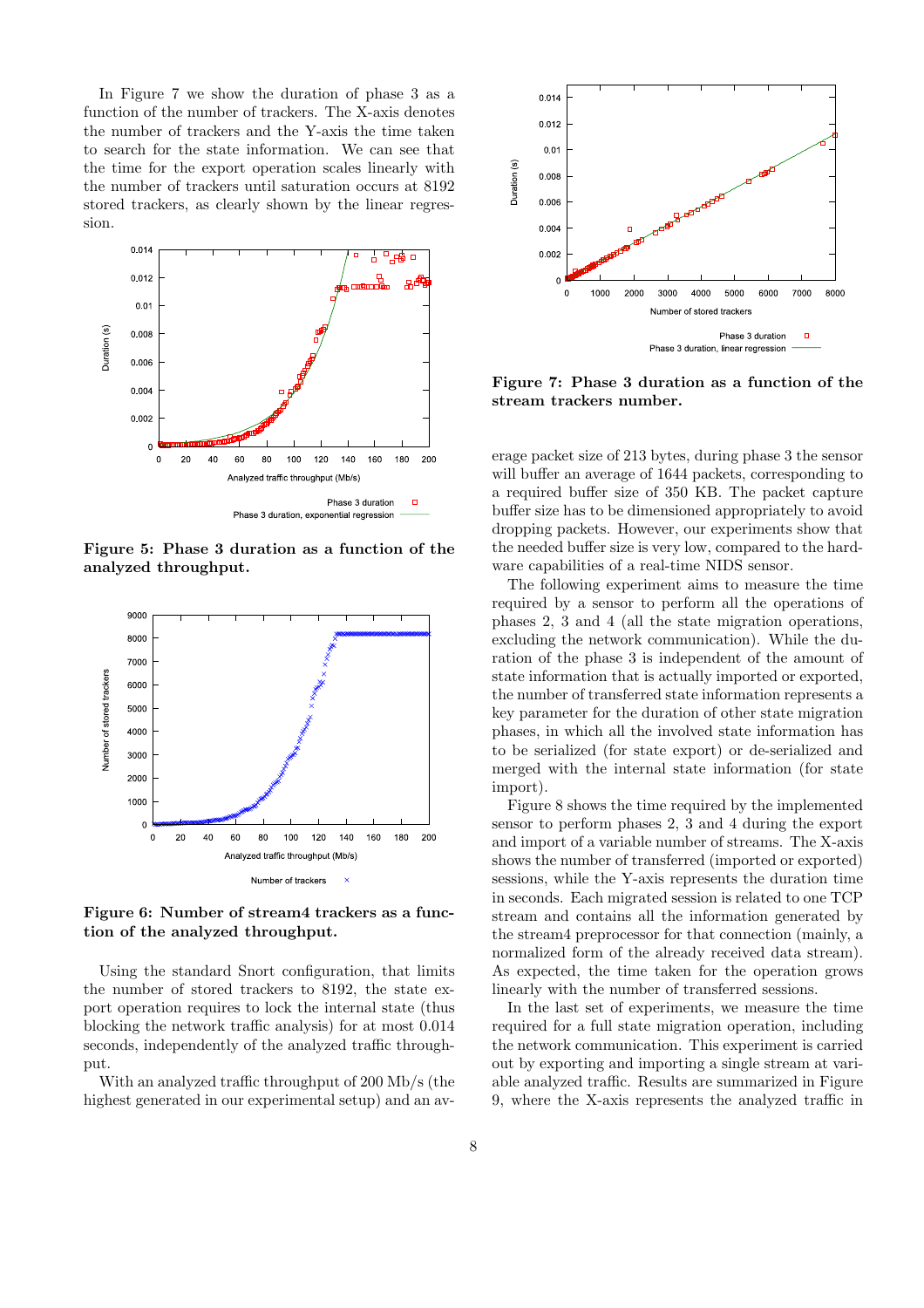

Figure 8: State import and export durations as a function of migrated sessions number.

Mb/s, and the Y-axis the duration in seconds. The points labeled with "export time" show the durations of the phases 2, 3 and 4, while the points labeled with "overall export time" include the network communication overhead (phases from 1 to 5).

The results show that if the traffic rate is lower than 100 Mb/s, the network communication adds an almost constant overhead of 0.3 seconds, which is (at least) one order of magnitude higher than the time required by the phases 2, 3 and 4. The measurements which include network communication are noticeably noisier at higher throughput, probably because the internal state serialization has to wait for the main Snort thread to unlock the mutex guarding the stream4 internal data. The time needed for this operation may vary, because the two threads are competing. (We are considering the possibility of using a timed mutex to address this issue.) However, this also means that the lock is not acquired by the state exporting thread during the network communication. Hence, we guarantee that the main Snort thread is stopped for as little time as possible to avoid an overfill of the packet capture buffer. Analogous results have been obtained for the state import, where the network communication adds a constant overhead of about 0.3 seconds.

We can conclude that the most critical phase, in which the analysis is blocked, is also the shortest, and even a small buffer is adequate to avoid packet drop. In the overall state migration process, most of the time is spent in network communications between the coordinator and the sensor. However, this is not a critical issue because communications can be performed in parallel with respect to traffic analysis. Moreover, we remark that cooperative sensors do not need any form of synchronization, and that delays of some seconds are



Figure 9: Impact of network communication on the state exporting time.

quite acceptable.

#### **7. RELATED WORK**

The most relevant effort in NIDS cooperation up to now is represented by the Intrusion Detection Message Exchange Format (IDMEF) [7]. This scheme sees a NIDS cooperation that is limited to the aggregation of the alerts generated by each individual sensor, and does not lead to an improvement in intrusion detection efficacy and reliability. Our cooperation approach is based on state migration. It allows a much more effective NIDS interoperability, because it enables the exchange of useful state information at the detection layer.

To the best of our knowledge, the only other proposal of exchanging some sort of internal state information is in [16]. However, this framework follows a completely different approach from that proposed here. Their main idea is to synchronize one or more NIDS internal variables (this is a naive concept of state) that are identified in the NIDS configuration, thus generating a pool of variable values that are shared among all the cooperative NIDS sensors. Every change in the value of a synchronized variable causes a sensor to send an update message to all the cooperative sensors through a push-based model. On the other hand, the framework proposed in this paper is directly accessible by external users and network components, which are able to select at run-time which state information has to be imported or exported. This approach allows a fine-grained state information exchange. For example, it is possible to export only the state information pertaining to connections in which a particular host is one of the end-points and does not require any special sensor configuration. Each state-migration enabled NIDS sensor is always ready to export/import all the desired state information at run-time. Moreover, our state migration design permits the exchange of complex data structures such as linked lists, hash tables and packet contents, while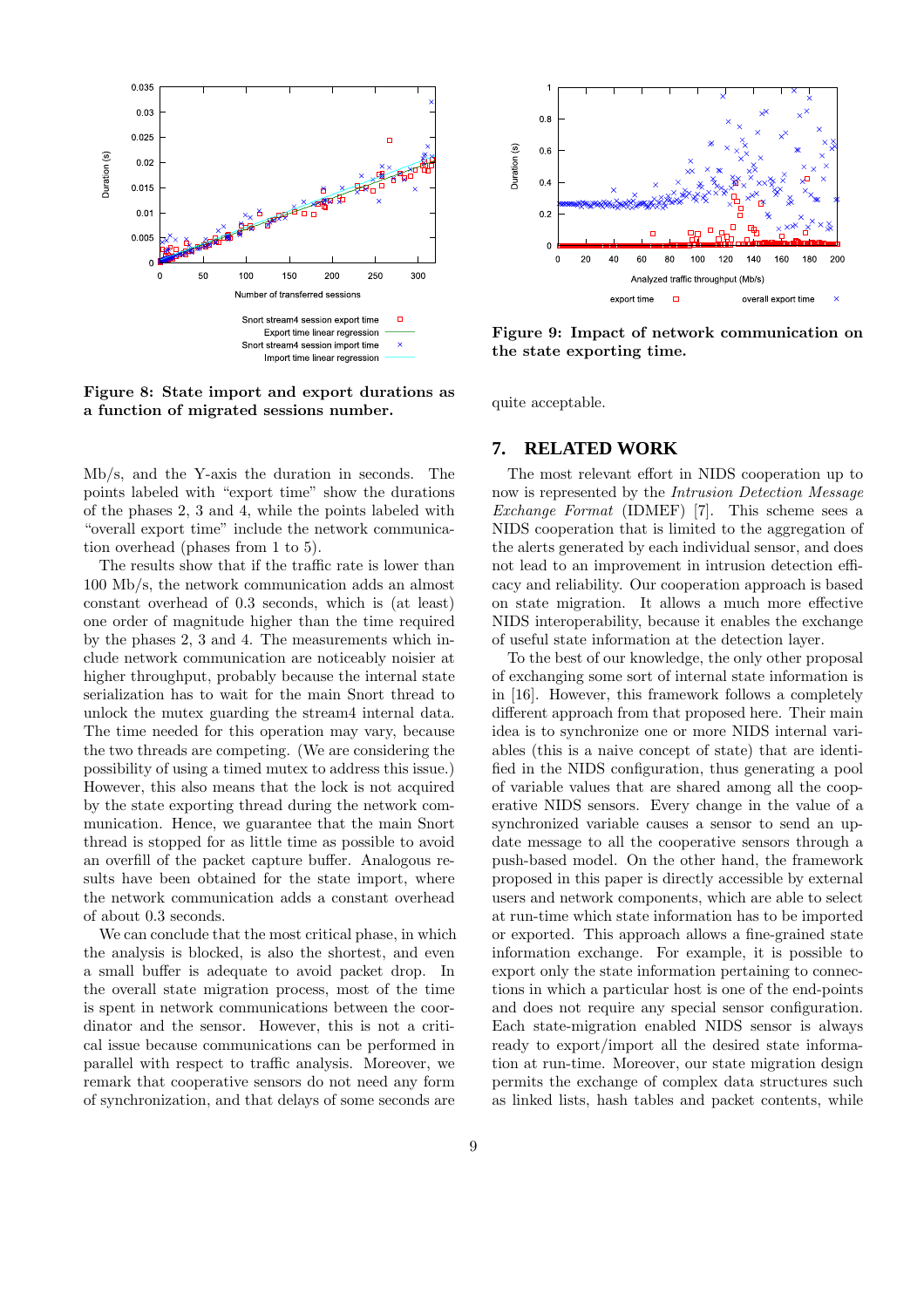only atomic variables may be synchronized in [16].

Another relevant difference is represented by the communication scheme employed to exchange state information. In [16] each sensor sends an update message to all the other cooperative sensors, without expecting for replies or acknowledgments. In our framework, external state import and export operations rely on a RPC mechanism, and are always implemented as a oneto-one communication. This choice ensures easy management of possible communication errors, better scalability and adaptability to heterogeneous state management policies, as described in Section 3.2.

# **8. CONCLUSIONS**

In network scenarios characterized by growing traffic, large capacity and complex infrastructures, it is becoming necessary to refer to distributed architectures of NIDS where multiple sensors cooperate to guarantee stateful and fully reliable analysis on all traffic.

We propose an innovative state management approach and state migration framework that allow the system to share traffic state information among cooperative network intrusion detection sensors. This framework permits the migration of even complex state information among homogeneous cooperative NIDS. It can be applied to achieve higher accuracy and packet analysis flexibility in a parallel NIDS architecture, in wireless mobile networks, and in all other distributed architectures where network topology and packet routing may change. We are currently working on the definition of a standard format for state data exchange that should enable a cooperative intrusion analysis even among heterogeneous NIDS systems.

#### **9. REFERENCES**

- [1] M. Andreolini, M. Colajanni, and M. Nuccio. Scalability of content-aware server switches for cluster-based web information systems. In Proc. of the 12th International World Widw Web Conference (WWW2003), Budapest, Hungary, May 2003.
- [2] V. Cardellini, E. Casalicchio, M. Colajanni, and P. S. Yu. The state of the art in locally distributed web-server systems. ACM Computing Surveys, 34(2):263–311, 2002.
- [3] C. J. Coit, S. Staniford, and J. McAlerney. Towards faster string matching for intrusion detection or exceeding the speed of snort, 2001.
- [4] M. Colajanni and M. Marchetti. A parallel architecture for stateful intrusion detection in high traffic networks. In Proc. of the IEEE/IST Workshop on "Monitoring, attack detection and mitigation" (MonAM 2006), Tuebingen, Germany, September 2006.
- [5] A. Constantine and R. Stadler. Adaptable sevrer cluster with QoS constraints. In Proc. of the 9th IFIP/IEEE International Symposium on Integrated Network Management, Nice, France, May 2005.
- [6] H. Dreger, A. Feldmann, V. Paxson, and R. Sommer. Operational experiences with high-volume network intrusion detection. In Proc. of the 11th ACM conference on Computer and communications security, 2004.
- [7] IETF Intrusion Detection Working Group. The intrusion detection message exchange format, 2006.
- [8] C. Kruegel, F. Valeur, G. Vigna, and R. Kemmerer. Stateful intrusion detection for high-speed networks. In Proc. of the IEEE Symposium on Research on Security and Privacy, Oakland, CA, USA, May 2002.
- [9] R. Lippmann, J. W. Haines, D. J. Fried, J. Korba, and K. Das. Analysis and results of the 1999 darpa off-line intrusion detection evaluation. In Proc. of the Third International Workshop on Recent Advances in Intrusion Detection, Toulouse, France, October 2000.
- [10] D. S. Milojičić, F. Douglis, Y. Paindaveine, R. Wheeler, and S. Zhou. Process migration. ACM Comput. Surv., 32(3):241–299, 2000.
- [11] V. A. Pham and A. Karmouch. Mobile software agents: An overview. IEEE Communication Magazine, 36(7):16–37, 1998.
- [12] P. Porras, D. Schnackenberg, S. Staniford-Chen, Davis, M. Stillman, and F. Wu. The common intrusion detection framework architecture, 1999.
- [13] T. H. Ptacek and T. N. Newsham. Insertion, evasion, and denial of service: Eluding network intrusion detection. Technical report, Secure Networks, Inc., Suite 330, 1201 5th Street S.W, Calgary, Alberta, Canada, T2R-0Y6, 1998.
- [14] L. Schaelicke, T. Slabach, B. Moore, and C. Freeland. Characterizing the performance of network intrusion detection sensors. In Proc. of the Sixth International Symposium on Recent Advances in Intrusion Detection, Pittsburgh, PA, USA, September 2003.
- [15] L. Schaelicke, K. Wheeler, and C. Freeland. Spanids: a scalable network intrusion detection loadbalancer. In Proc. of the 2nd conference on Computing frontiers, Ischia, Italy, May 2005.
- [16] R. Sommer and V. Paxson. Exploiting independent state for network intrusion detection. In Proc. of the 21st Annual Computer Security Applications Conference, Tucson, AZ, USA, December 2005.
- [17] N. Tuck, T. Sherwood, B. Calder, and G. Varghese. Deterministic memory-efficient